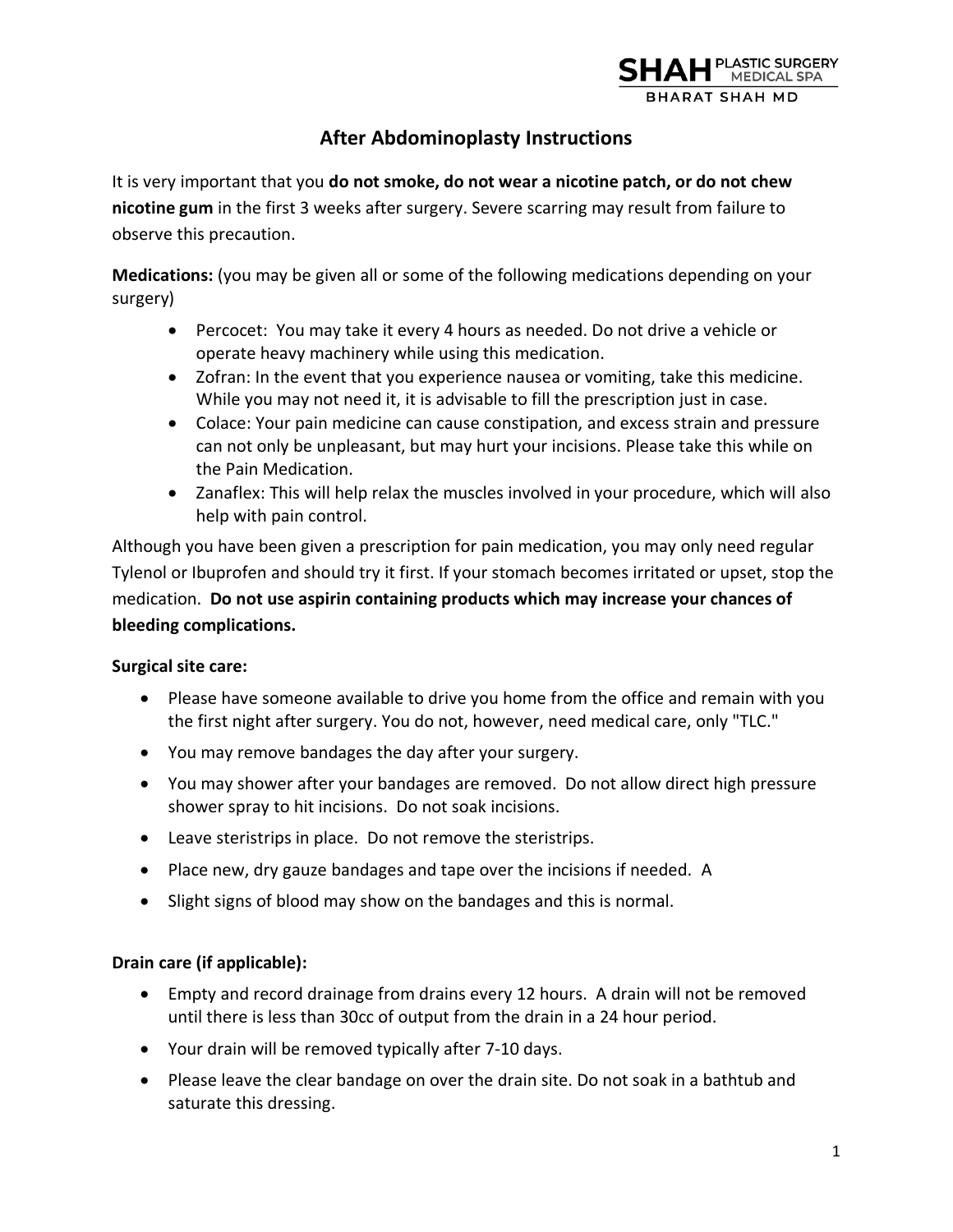

### **Activities:**

- You may experience some pain and discomfort for 3 to 4 weeks, although it should decrease considerably from the first 1 to 2 days.
- You may experience some numbness around the incision line that will diminish with time.
- Rest with your head of the bed at about 30° elevation, especially when you sleep.
- Do not push, pull or lift anything heavy (over 20lbs) for 4 weeks.
- You may ambulate the night of your procedure. Walk with assistance to the bathroom, living room, etc. starting the night of your procedure. You are not on bed rest.
- You may want to walk with the abdomen bent to relieve stress in the abdominal muscles and incisions. Avoid stretching.
- Plan your daily activities to minimize the number of times you will have to go up and down the stairs.
- Avoid strenuous activity, getting overheated or sunbathing for three weeks. Avoid blowing your nose, coughing, straining, or raising your blood pressure.
- Do not engage in sexual activity for a minimum of two weeks after surgery.

### **Return to Particular Activities**

- 2 weeks after surgery: may begin walking
- 4 weeks after surgery: may begin light upper body weight lifting
- 6-8 weeks after surgery: may begin abdominal workouts, squats, core strengthening
- 3 months after surgery: may begin pull-ups and back bend exercise
- Slowly graduate into yoga activities (do not stretch yourself out too fast).

#### **Diet:**

- You may drink small amounts of liquids as desired and as tolerated the first night. The following day, a soft diet is suggested and after that you may eat and drink as desired, with the exception of alcohol, which must not be taken for three days after surgery.
- Drink plenty of fluids/water (eight 8oz glasses a day).

### **Follow-up appointments:**

- 1 week after surgery: Depending on drain output, one of your drains may be removed at this time.
- 2 weeks after surgery: Remove steristrips and sutures. Instructions will be given on how to minimize scar appearance.
- 2 months after surgery: Continue to monitor healing and swelling.